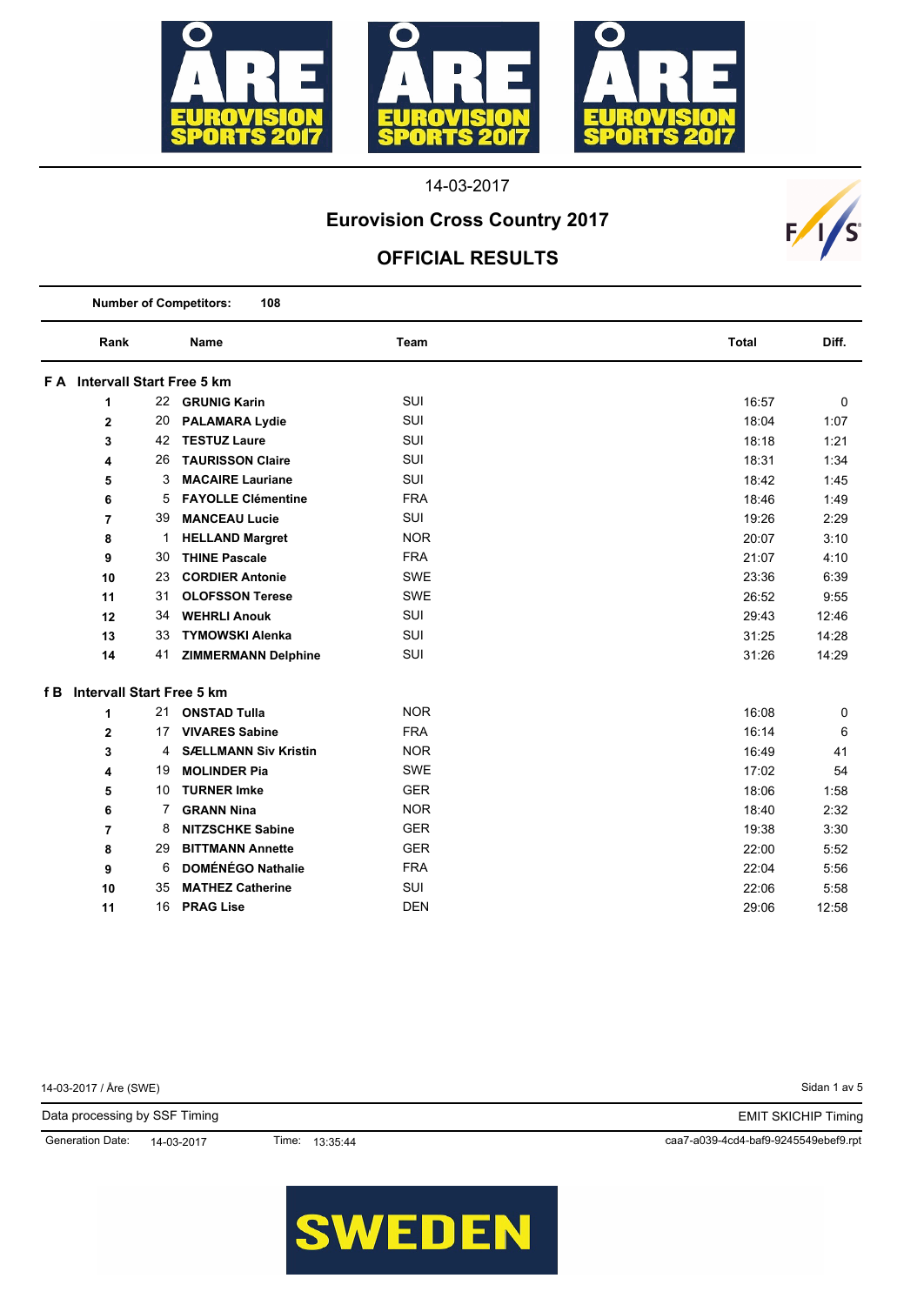

# **Eurovision Cross Country 2017**

### **OFFICIAL RESULTS**

|     | <b>Number of Competitors:</b><br>108 |     |                               |            |              |       |
|-----|--------------------------------------|-----|-------------------------------|------------|--------------|-------|
|     | Rank                                 |     | Name                          | Team       | <b>Total</b> | Diff. |
|     | <b>F C</b> Intervall Start Free 5 km |     |                               |            |              |       |
|     | 1                                    | 11  | <b>BUDISCHOWSKY Christina</b> | <b>AUT</b> | 19:15        | 0     |
|     | $\overline{2}$                       | 15  | <b>BRUNNER Gabriele</b>       | <b>AUT</b> | 20:12        | 57    |
|     | 3                                    | 2   | <b>PAUES Åsa</b>              | <b>SWE</b> | 20:27        | 1:12  |
|     | 4                                    | 12  | <b>BREMBERG Helena</b>        | <b>SWE</b> | 21:28        | 2:13  |
|     | 5                                    | 27  | FÜTTERER Ingrid               | <b>GER</b> | 23:00        | 3:45  |
|     | 6                                    | 32  | <b>UDDHOLM Kristina</b>       | <b>SWE</b> | 23:24        | 4:09  |
|     | $\overline{7}$                       | 24  | <b>PONCET Laurence</b>        | <b>FRA</b> | 25:04        | 5:49  |
|     | 8                                    | 36  | <b>CRUSEMAN Margareta</b>     | <b>SWE</b> | 26:47        | 7:32  |
|     | 9                                    | 38  | <b>PALMEBORN Monica</b>       | <b>SWE</b> | 28:56        | 9:41  |
|     | 10                                   | 18  | <b>LUNGHI Ornella</b>         | <b>SUI</b> | 29:36        | 10:21 |
| M A |                                      |     | Intervall Start Free 10 km    |            |              |       |
|     | 1                                    | 78  | <b>ANSERMET Jacques</b>       | <b>SUI</b> | 30:42        | 0     |
|     | $\mathbf 2$                          | 65  | <b>ROUGE Fabien</b>           | <b>FRA</b> | 31:14        | 32    |
|     | 3                                    | 104 | <b>FROSSARD Christophe</b>    | <b>SUI</b> | 31:52        | 1:10  |
|     | 4                                    | 95  | <b>AANENESEN Kristian</b>     | <b>NOR</b> | 38:27        | 7:45  |
|     | 5                                    | 108 | <b>JAKOBSSON Jens</b>         | <b>SWE</b> | 40:18        | 9:36  |
|     | 6                                    | 58  | <b>FAUST Zakarias</b>         | <b>SWE</b> | 42:16        | 11:34 |
|     | $\overline{7}$                       | 106 | <b>SVENSSON Hannes</b>        | <b>SWE</b> | 42:56        | 12:14 |
|     | 8                                    | 70  | <b>DESPLANQUE Benjamin</b>    | SUI        | 44:18        | 13:36 |
|     | 9                                    | 89  | <b>KARNER Hannes</b>          | <b>AUT</b> | 44:24        | 13:42 |
|     | 10                                   | 82  | <b>ROTTENSTEINER Gerfried</b> | AUT        | 44:49        | 14:07 |
|     | 11                                   | 54  | <b>LAURIDSEN Jesper Led</b>   | <b>DEN</b> | 47:00        | 16:18 |
|     | 12                                   | 92  | <b>DOBRAL Marcus</b>          | <b>GER</b> | 54:36        | 23:54 |
|     | 13                                   | 100 | <b>FRANSSON Kalle</b>         | <b>SWE</b> | 56:18        | 25:36 |
|     | 14                                   | 103 | <b>RICHWALSKY Sebastian</b>   | <b>GER</b> | 59:15        | 28:33 |
|     | 15                                   | 77  | <b>ALVARADO Alexander</b>     | <b>SWE</b> | 1:04:10      | 33:28 |
|     | 16                                   | 99  | <b>PAUL Florian</b>           | <b>GER</b> | 1:11:45      | 41:03 |

14-03-2017 / Åre (SWE)

Sidan 2 av 5

 $F/I/S$ 

EMIT SKICHIP Timing

Data processing by SSF Timing

Generation Date: 14-03-2017

Time: 13:35:45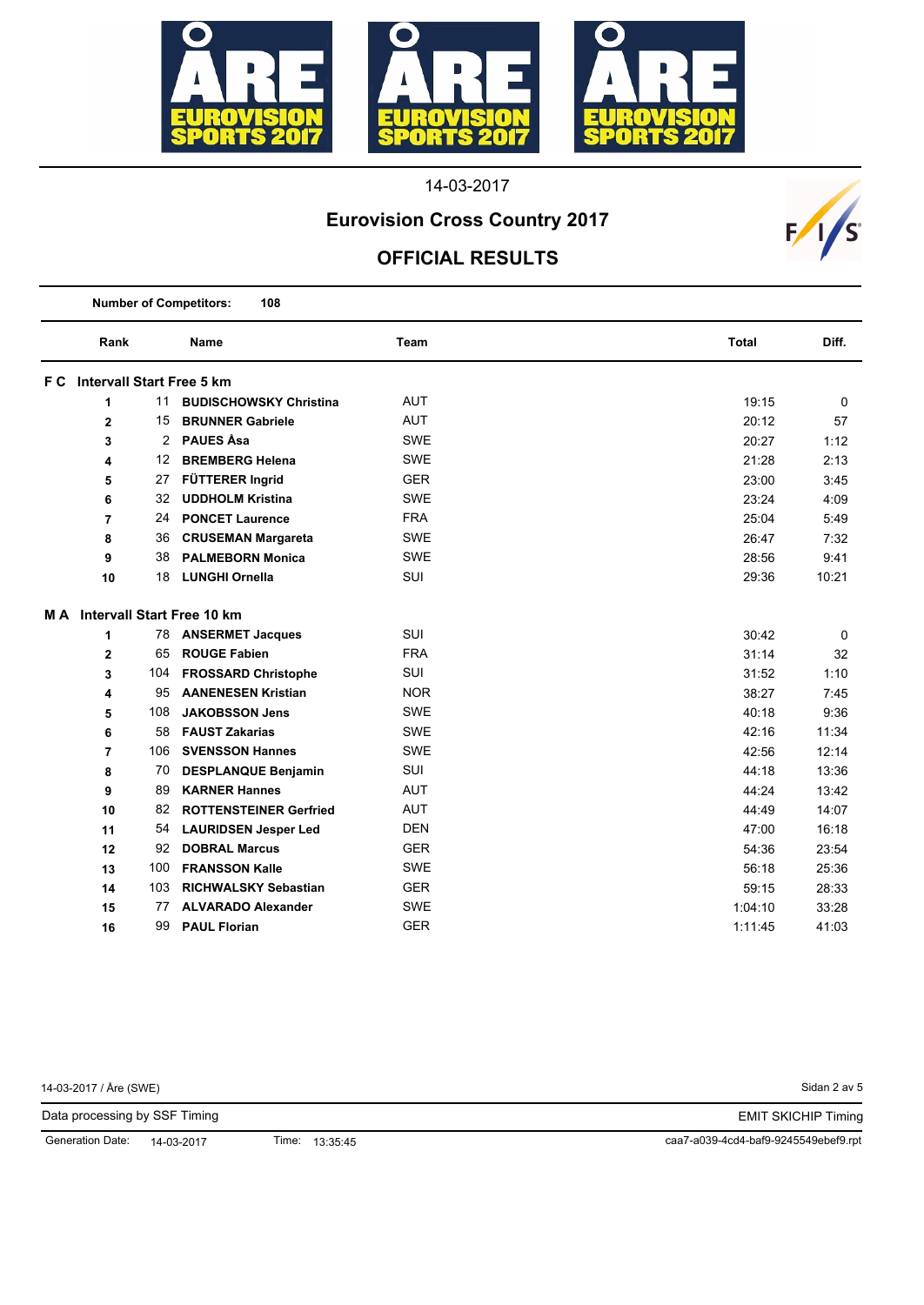

# **Eurovision Cross Country 2017**

#### **OFFICIAL RESULTS**

|     | <b>Number of Competitors:</b><br>108 |     |                                   |            |              |       |
|-----|--------------------------------------|-----|-----------------------------------|------------|--------------|-------|
|     | Rank                                 |     | <b>Name</b>                       | Team       | <b>Total</b> | Diff. |
| M B |                                      |     | <b>Intervall Start Free 10 km</b> |            |              |       |
|     | 1                                    | 64  | <b>FLATØY Ketil</b>               | <b>NOR</b> | 29:57        | 0     |
|     | $\mathbf 2$                          | 63  | <b>OVESEN Tom</b>                 | <b>NOR</b> | 31:12        | 1:15  |
|     | 3                                    | 62  | <b>SCHEBEK Bernhard</b>           | <b>AUT</b> | 35:19        | 5:22  |
|     | 4                                    | 59  | <b>TALDO Pietro</b>               | <b>ITA</b> | 36:15        | 6:18  |
|     | 5                                    | 113 | <b>MARTI Marc</b>                 | <b>SUI</b> | 36:20        | 6:23  |
|     | 6                                    | 98  | <b>SKRAMSTAD Morten</b>           | <b>NOR</b> | 36:55        | 6:58  |
|     | $\overline{7}$                       | 101 | <b>ARALDI Fabrice</b>             | <b>SUI</b> | 38:08        | 8:11  |
|     | 8                                    | 57  | <b>TRIENDL Bernhard</b>           | <b>AUT</b> | 38:33        | 8:36  |
|     | 9                                    | 67  | <b>SENONER Leo</b>                | <b>ITA</b> | 39:07        | 9:10  |
|     | 10                                   | 61  | <b>GEGOUT Benoit</b>              | <b>FRA</b> | 39:14        | 9:17  |
|     | 11                                   | 81  | <b>BANCHEREAU Pascal</b>          | SUI        | 39:32        | 9:35  |
|     | 12                                   | 66  | <b>FRELTOFT Peter</b>             | <b>DEN</b> | 40:30        | 10:33 |
|     | 13                                   | 76  | <b>CLAIRFOND Jean-Luc</b>         | <b>FRA</b> | 41:12        | 11:15 |
|     | 14                                   | 105 | <b>ANDRESEN Knut Reidar</b>       | <b>NOR</b> | 42:16        | 12:19 |
|     | 15                                   | 109 | <b>GAY-GOLAY Jean-Michel</b>      | <b>SUI</b> | 43:20        | 13:23 |
|     | 16                                   | 93  | <b>TUXEN Allan</b>                | <b>DEN</b> | 43:37        | 13:40 |
|     | 17                                   | 84  | <b>MØRCK Jakob</b>                | <b>DEN</b> | 46:10        | 16:13 |
|     | 18                                   | 71  | <b>LARVAD Morten</b>              | <b>DEN</b> | 46:38        | 16:41 |
|     | 19                                   | 112 | <b>STENSRUD Espen</b>             | <b>NOR</b> | 47:31        | 17:34 |
|     | 20                                   | 107 | <b>BERGSTRÖM Peter</b>            | <b>SWE</b> | 49:33        | 19:36 |
|     | 21                                   | 111 | <b>LARSSON Per</b>                | <b>SWE</b> | 50:48        | 20:51 |
|     | 22                                   | 115 | <b>MATTSSON Stefan</b>            | <b>SWE</b> | 58:30        | 28:33 |
|     | 23                                   | 72  | <b>MOECKLI Bastien</b>            | SUI        | 1:00:26      | 30:29 |
|     | 24                                   | 102 | <b>HAFJALL Henrik</b>             | <b>DEN</b> | 1:00:47      | 30:50 |
|     | 25                                   | 114 | SJÖLUND Peter                     | <b>SWE</b> | 1:02:10      | 32:13 |

14-03-2017 / Åre (SWE)

Sidan 3 av 5

 $F/I/S$ 

EMIT SKICHIP Timing

Data processing by SSF Timing

Generation Date: 14-03-2017

Time: 13:35:45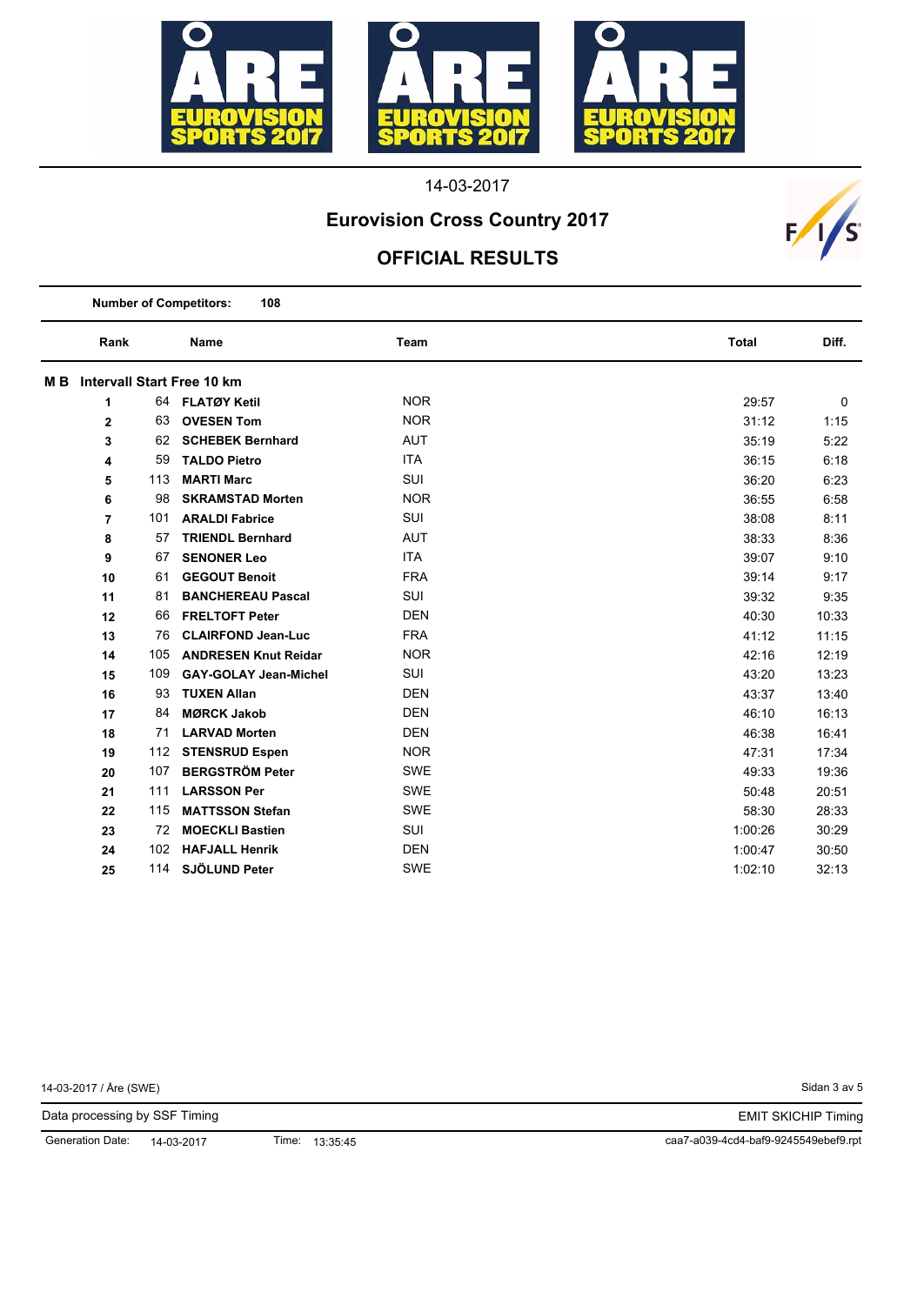

# **Eurovision Cross Country 2017**

#### **OFFICIAL RESULTS**

| <b>Number of Competitors:</b><br>108 |     |                         |            |              |       |  |
|--------------------------------------|-----|-------------------------|------------|--------------|-------|--|
| Rank                                 |     | <b>Name</b>             | Team       | <b>Total</b> | Diff. |  |
| M C Intervall Start Free 10 km       |     |                         |            |              |       |  |
| 1                                    | 68  | <b>KJÆRSGAARD Ole</b>   | <b>NOR</b> | 31:24        | 0     |  |
| $\mathbf 2$                          | 97  | <b>STANG Frode</b>      | <b>NOR</b> | 32:25        | 1:01  |  |
| 3                                    | 75  | <b>FORDAL Jon Annar</b> | <b>NOR</b> | 33:22        | 1:58  |  |
| 4                                    | 79  | <b>KJETSÅ Sigtor</b>    | <b>NOR</b> | 33:49        | 2:25  |  |
| 5                                    | 53  | <b>NUNDAL Are</b>       | <b>SWE</b> | 35:19        | 3:55  |  |
| 6                                    | 83  | <b>CATEAU Jean-Paul</b> | SUI        | 35:26        | 4:02  |  |
| 7                                    | 60  | <b>MOGARD Maurice</b>   | <b>SWE</b> | 36:04        | 4:40  |  |
| 8                                    | 51  | <b>SEIFERT Holger</b>   | <b>GER</b> | 36:20        | 4:56  |  |
| 9                                    | 52  | <b>VIRY Jean-Pierre</b> | <b>FRA</b> | 36:31        | 5:07  |  |
| 10                                   | 90  | <b>JØSSING Helge</b>    | <b>NOR</b> | 36:33        | 5:09  |  |
| 11                                   | 73  | <b>FISCHER Günther</b>  | <b>GER</b> | 37:31        | 6:07  |  |
| 12                                   | 69  | <b>BRUNNER Peter</b>    | <b>AUT</b> | 38:18        | 6:54  |  |
| 13                                   | 55  | <b>KRAUSE Hartmut</b>   | <b>GER</b> | 40:50        | 9:26  |  |
| 14                                   | 74  | <b>BRISSON Eric</b>     | <b>FRA</b> | 43:01        | 11:37 |  |
| 15                                   | 86  | <b>NYKVIST Rolf</b>     | <b>SWE</b> | 44:21        | 12:57 |  |
| 16                                   | 56  | <b>ROBIN Yves</b>       | SUI        | 44:37        | 13:13 |  |
| 17                                   | 80  | <b>ELMQUIST Torsten</b> | <b>DEN</b> | 46:54        | 15:30 |  |
| 18                                   | 85  | <b>BECKER Thomas</b>    | <b>GER</b> | 52:02        | 20:38 |  |
| 19                                   | 116 | <b>HÄGER Pär</b>        | <b>SWE</b> | 58:19        | 26:55 |  |
| 20                                   | 87  | <b>KLEMM Ralf</b>       | <b>GER</b> | 1:00:09      | 28:45 |  |

14-03-2017 / Åre (SWE)

Sidan 4 av 5

 $F/I/S$ 

EMIT SKICHIP Timing

Data processing by SSF Timing

Generation Date: 14-03-2017

Time: 13:35:45